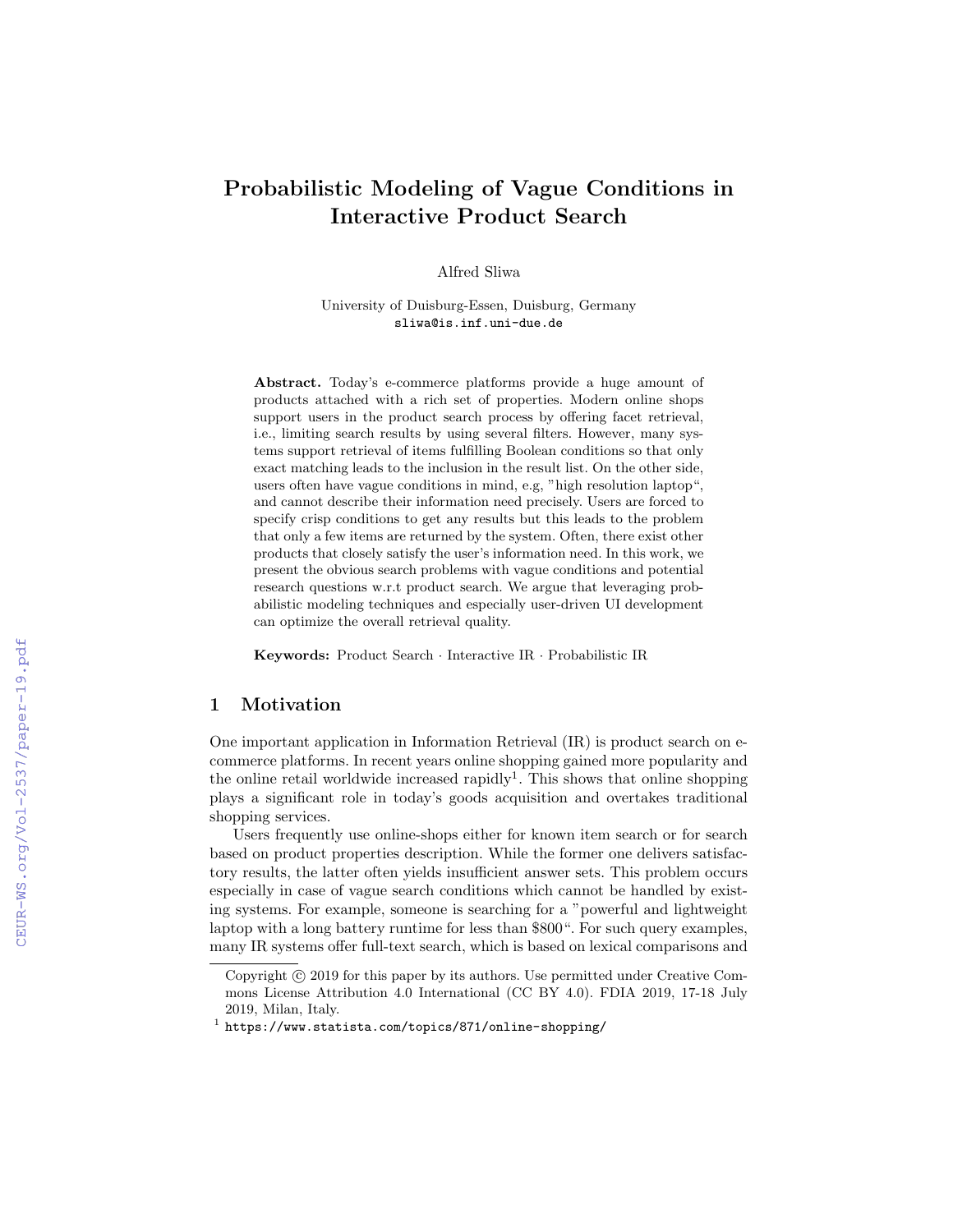ignore the query semantics. Phrases like "long battery runtime" would hardly lead to appropriate result items and the asking price would be interpreted as a search for the number 800 in the product description. Faceted filters are provided to assist the user in the search process by restricting search results according to specific conditions, e.g., price or display size, price value range. But in this way the user is forced to concrete her information need and to enter crisp conditions for facet filters. In some cases this is difficult; for example when a user searches for "lightweight laptops", one has to determine the threshold for "lightweight". For some product properties there are no filters available, e.g., "powerful laptops". Another issue occurs when some criteria are in conflict with each other, e.g., "powerful" vs. "cheap". By default the query conditions are strictly interpreted and must all be fulfilled like in Boolean retrieval systems. These systems reach their limits when the query becomes more complex and results in phenomena like the empty answer problem. Users have to re-formulate the query by relaxing certain conditions. But instead of this heavy-going re-formulation process, the system could help the user, if query conditions were understood as vague, and a discrimination between relevant and less-relevant criteria would be possible. In the interest of the user, it could be useful to retrieve laptops that slightly miss the query conditions. By incorporating user's query constraints, i.e., conditions that must be met, and query preferences, i.e., optional and less-relevant conditions, the IR system can distinguish among the different criteria and return more potentially relevant items.

The focus of our research lies in developing interactive IR methods that are capable of finding objects that also closely match the query conditions in the use case of product search. The concept of vagueness will be investigated with regard to text and fact conditions. We are working on the implementation of a search engine that addresses the challenges in the aforementioned problems.

## 2 Background and Related Work

Probabilistic IR models are based on the probabilistic ranking principle (PRP) claiming that documents should be ranked according to their probabilistic relevance w.r.t. query [9]. The treatment of vague queries considered probabilistic modeling approaches [2]. In [3] probabilistic models are used to integrate text and fact retrieval where both text and fact conditions are treated similarly and vague but separately. Probabilistic indexing weights are computed for each query condition w.r.t. an object in order to compute a final retrieval score. There are systems that try to handle vague queries in databases; for instance [7] proposes the usage of the vector space model to compare the distance between a vague query and database objects. Fuzzy logic has also been investigated in the context of vague queries and imprecise data in databases [8, 12]. While fuzzy logic – a generalization of Boolean logic – aims to compute a value similar to object's relevance degree w.r.t. a query, probabilistic logic estimates the probability of an object being relevant to a query. One advantage of the latter approach, is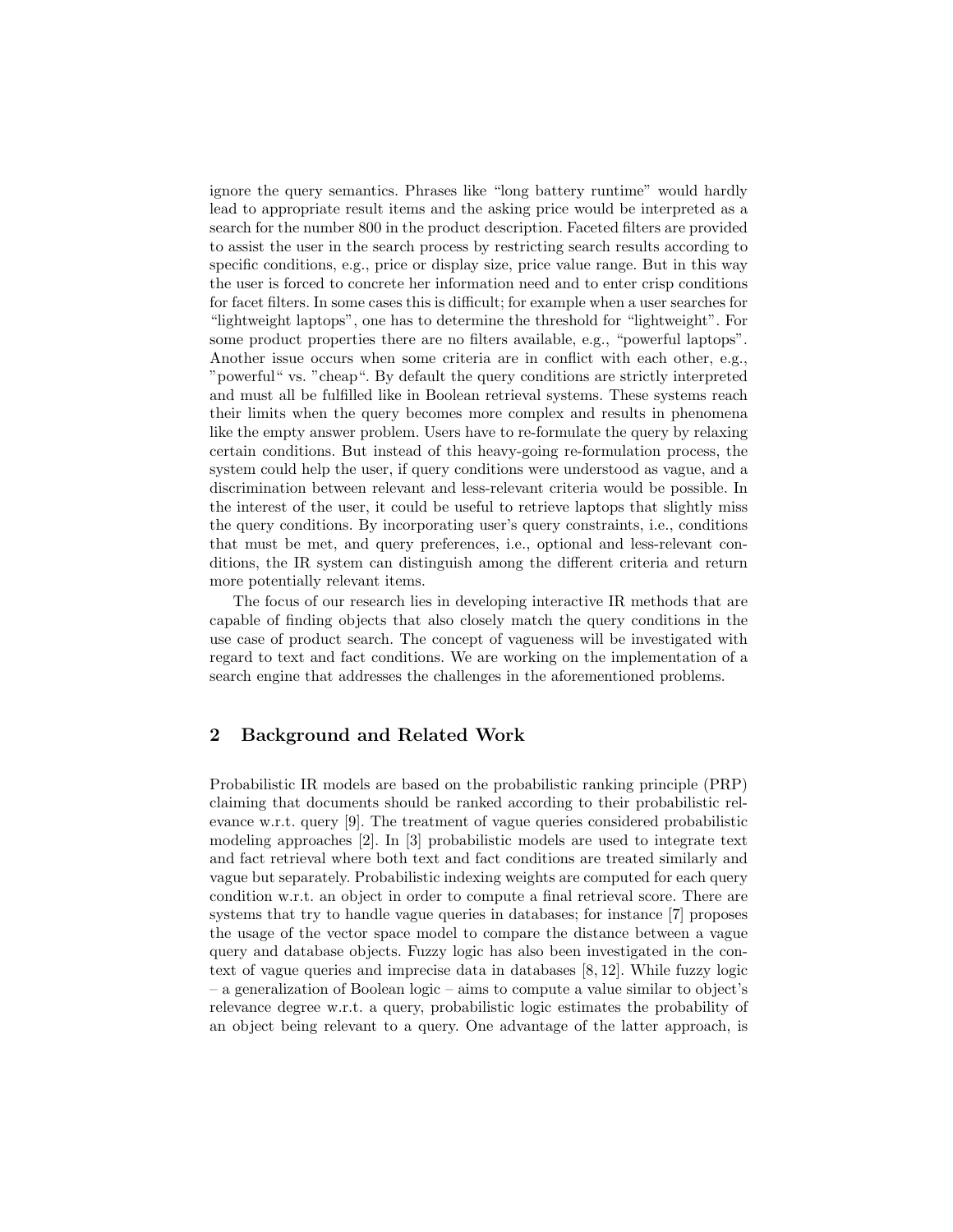that it is able to incorporate empirical data from an application for improving system performance.

In the recent past, a quantum logic based approach (QQL) was introduced by [10] explaining how query results returned by such a retrieval system could be interpreted as probability relevance scores. The basic idea is the usage of a vector space model from quantum mechanics and logic. Query and data objects are regarded as elements of this vector space model. The cosine similarity between query space vector and object vector is used to compute the probabilistic relevance score of the data object w.r.t query. Based on this theoretical quantum model [6] developed a calculus query language (CQQL) which enhances the query language by the treatment of similar predicates and query weighting. In CQQL uncertain results occur due to vague query formulations while the queried objects are regarded as certain.

## 3 Research Questions

In the following we describe the challenges and research questions according to vague text and fact conditions in product search by using the laptop purchase as on-going example.

#### Vague IR System

Vague Fact Conditions A vague query fact condition describes the extent of fulfillment according to an attribute value of one laptop. Instead of binary weights, the associated score is probabilistic and ranges from 0 to 1. There are different types of vague fact conditions to distinguish:

- Value Equality refers to a concrete value of an attribute, e.g., "display size  $= 14$  inch<sup>"</sup>
- Threshold refers to a concrete value of an attribute which should not be below or above, e.g., "price  $<$  \$500"
- Tendency refers to a preference direction, e.g., "lightweight"

Attributes can have different scales, e.g., nominal, ordinal or metric. Depending on the vague fact condition type and the attribute scale, different approaches have to be investigated for computing a respective vagueness score. For our use case vague fact conditions can be applied to all technical product properties, e.g., CPU, memory, hard drive, display size, battery runtime, color, operating system, etc., as well as to the product price. Another obstacle is to find laptops that most closely meet all technical requirements, but for the lowest price. For each laptop an overall probabilistic relevance score w.r.t. the user query conditions can be computed. In this way, the result list includes also items with relative high probabilistic scores and not only items perfectly fitting to the user query.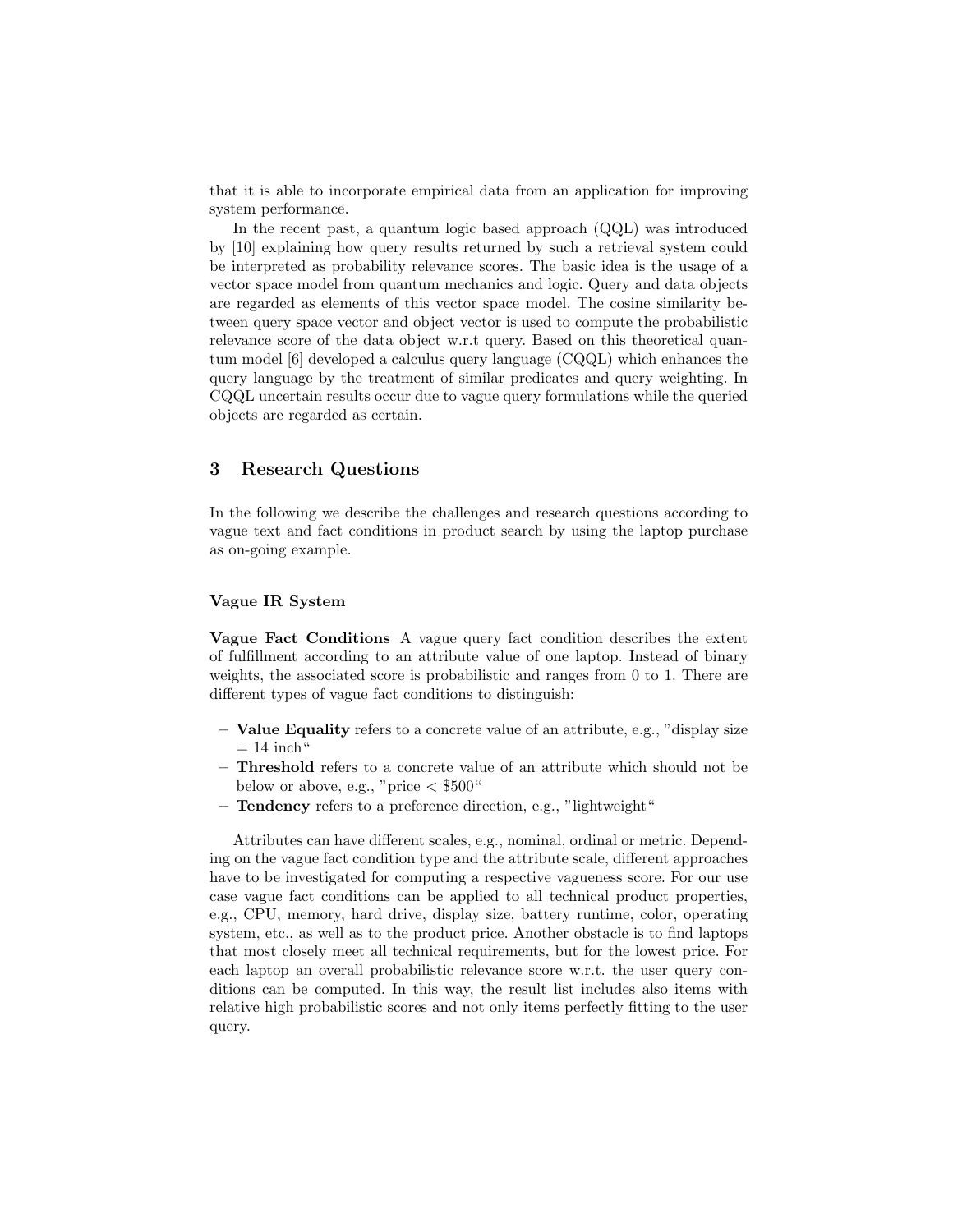Vague Text Conditions One problem in full-text search arises with mismatching vocabularies between query and document. The same concepts can be described by different words and language styles, thus making the matching procedure more complicated. When a user searches for "high performance laptops", matching on the lexical level would fail in case of laptops containing synonyms of the query phrase like "high quality notebooks" or "powerful computers". Instead of matching both sides by word-by-word comparisons which is prevalent in many search engines, we aim to develop a semantic approach capable in measuring the similarity between query and document. Previous work [1, 4] proposed unsupervised methods like latent semantic analysis (LSA) to map query and document texts to low-dimensional semantic vector space in order to combat the drawbacks of lexical matching methods. Current state-of-the art systems [5, 11] aim to improve the system performance by incorporating clickthrough data to differentiate relevant documents from non-relevant ones and so representing a weakly-supervised approach. Furthermore, the utility of word hashing allows effective handling of large vocabularies by reducing the bag of word (BoW) vector space dimensionality.

#### Weighting and Ranking

Faceted retrieval conjunctively combines query conditions specified by the user. In order to receive any results, users often specify conditions carefully, otherwise the description of the optimal result would yield an empty result list. An alternative solution would be to introduce optional query conditions. It should be possible to weigh selected query criteria differently. Especially for binary laptop attributes it would be important to allow for optional condition selection. Moreover, the relative importance among single conditions enables a better treatment of conflicting criteria, e.g., price vs. performance. As search queries are extended by vague text and fact conditions, it is important to develop ranking functions which take vagueness as well as explicit user weighting into account.

The association between vagueness and weighting can be explained by an easy example. A user searches for a laptop with  $16''$  display size and a SSD with 256 GB for a low price. If the user prioritizes the price over technical requirements, then the top ranked laptop in the result list could be a laptop with only  $15$ " display size and a SSD in the desired size for \$750. A laptop fulfilling all technical criteria but being \$100 more expensive would be ranked on the second position. Only due to the query expansion by the vague fact condition w.r.t. display size, the user receives the first result.

### Text to Fact Condition Mapping

Some phrases in the user query refer to property values of one laptop, e.g., "high performance notebook" refers to the attribute CPU speed. Nowadays, many IR systems do not differentiate text from fact conditions and treat the previous example query phrases as text conditions, i.e., the system retrieves only products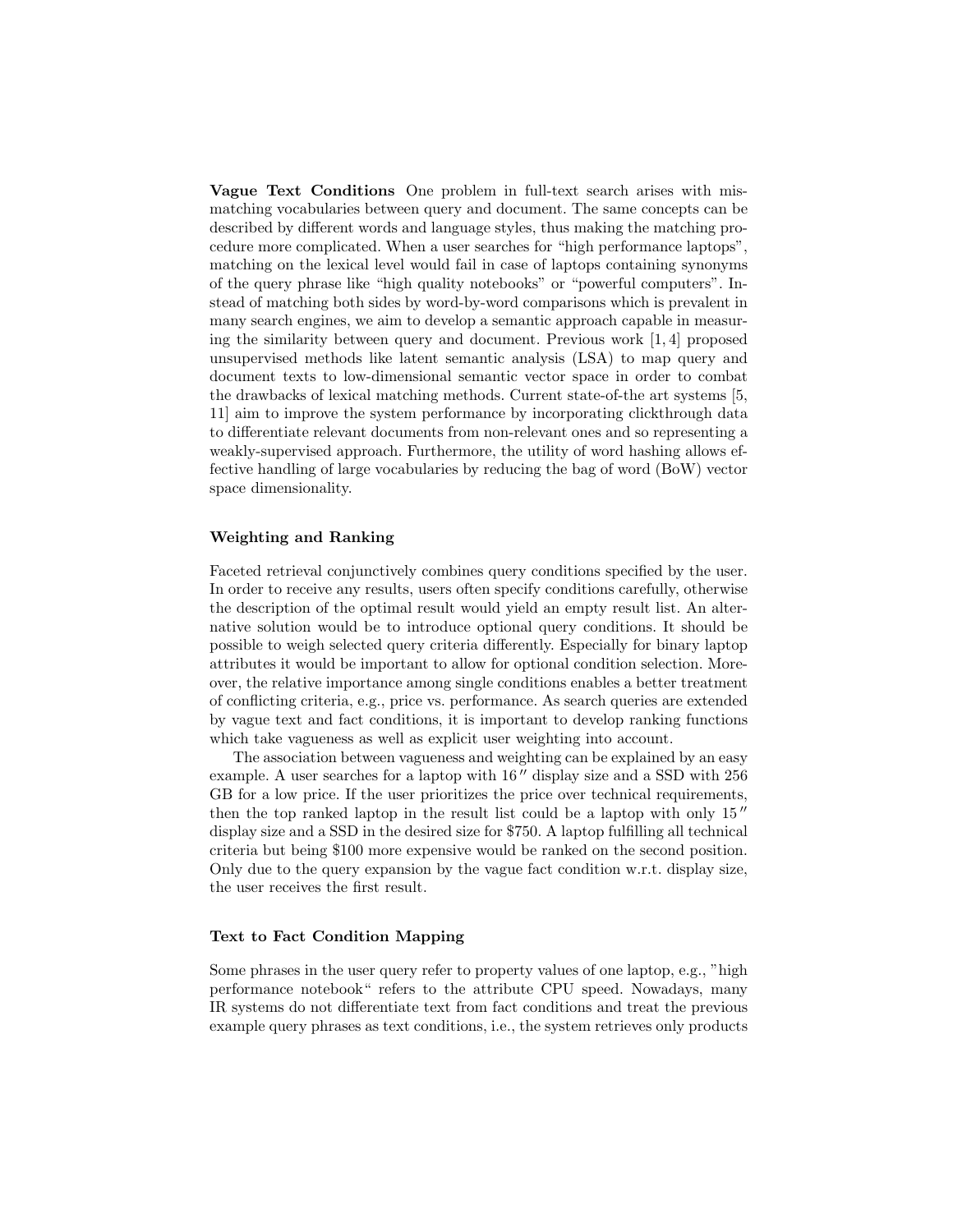that contain these terms in the product title or description. But a mapping from text to fact conditions is not performed.

One possible solution to this problem is based on the analysis of query logs. Frequent phrases can be detected and mapped to their respective vague fact condition, e.g., "cheap"  $\rightarrow$  "low price". Another approach is to measure the correlation between phrases in laptop descriptions or titles with attribute values, i.e., generate rules by regarding the association of a term-attribute pair. The final performance of the transformation rules will be evaluated in real search sessions by leveraging user's implicit feedback.

#### Transparent Result Set Visualization

Another interesting research topic is result set visualization. One challenging task is the determination of the ordering of result objects including the snippet and overview information. Furthermore, the user should be able to interpret and understand the results returned by the system. Hence, it is necessary to implement a "White-Box" system that contains for each result item additional information about which query conditions are met and which not. The transparent result set visualization could help the user in her decision-making process. Additionally, it is useful to investigate on alternative result list representations where the user can easily read and compare conflicting conditions, e.g., "low price vs. high performance", and to select a reasonable trade-off. The interaction with the result list enables the collection of implicit feedback, e.g., relevance feedback by accepting and denying laptops. If a user accepts one laptop, the corresponding attribute values contribute to adjusting parameters of the vagueness and ranking methods.

#### Experimental Setting

As experimental data we crawled more than 20,000 laptops from the Amazon platform. On the one hand, we can use this dataset to model different vagueness functions by utilizing probabilistic logic like proposed in [2]. One the other hand, it can be used to compare the performance of different systems, i.e., vague system vs. boolean system. A useful evaluation experiment could be a user study where participants should solve a task with one of the two systems and judge the interaction process afterwards.

The development of the UI considers user interaction. We want to investigate how a user can affect the parameters of the different concepts, e.g., vagueness and weighting functions of fact conditions or term selection for query expansion for treatment of vague text conditions. This user feedback is relevant to judge the quality of the internal functions.